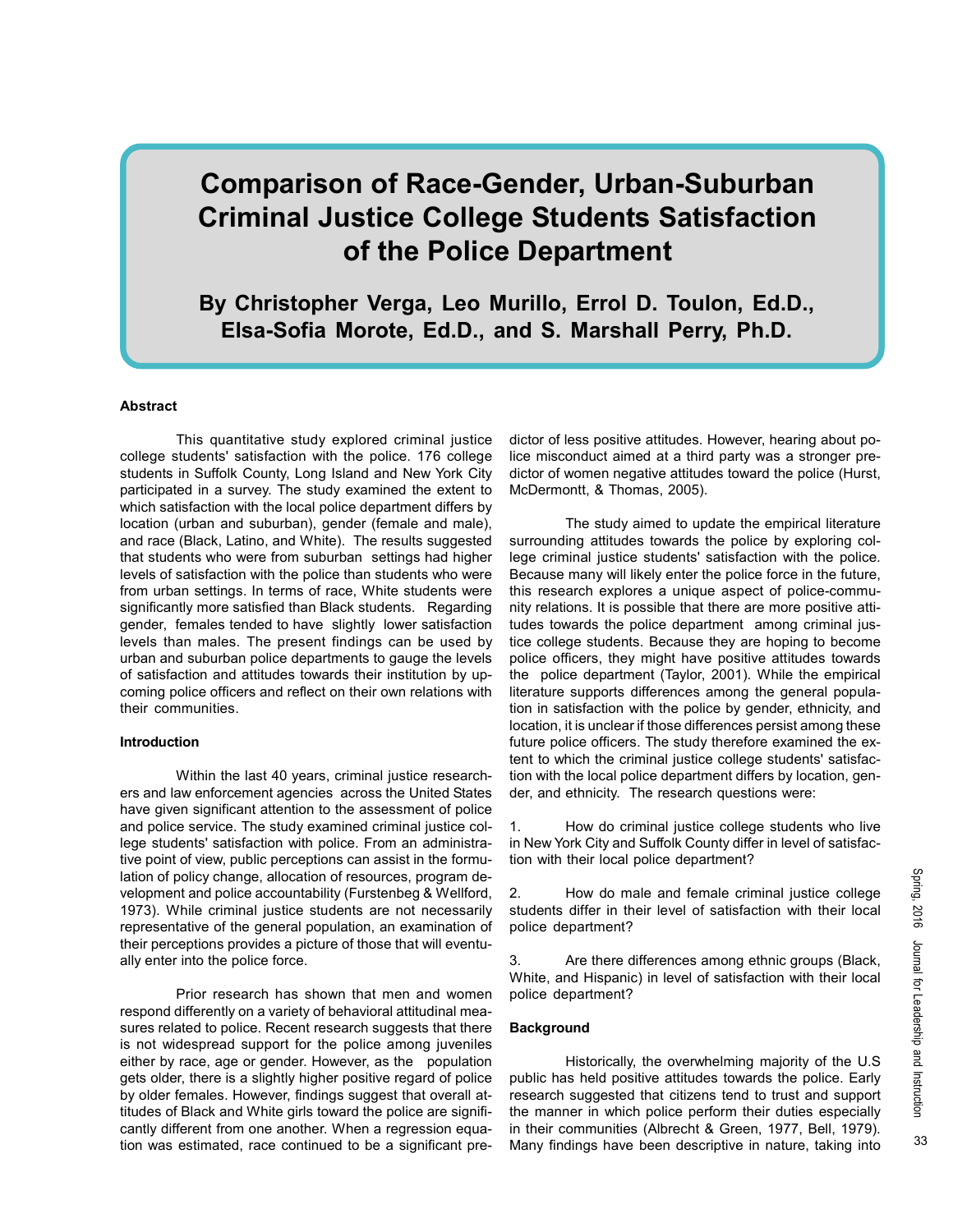consideration variables such as population characteristics, and socioeconomic levels (e.g., Scaglion & Condon, 1980). Other studies that have attempted to investigate the effectiveness of police community relations programs. Some have suggested that there is a strong correlation between positive attitudes toward the police and police community contacts. It has been shown that police perceptions improve when strong community relations are established. (Scaglion & Condon, 1980).

Research suggests that an important determinant how the community satisfaction and attitudes toward the police are related to how a person experiences the encounter with the police. In the case of victims of crime, one of the most consistent variables is that response time as an important factor to victims. A critical component to the satisfaction argument is how long does it take for the police to arrive as quickly as possible. There is some evidence that suggests that officers that arrive sooner than expected, the victims and the community are more likely to feel satisfied with the police ("Victims' Attitudes," 2015). Because experience with police can differ by demographic factors, many studies have examined the relationships among gender, Correia, Reisig, and Lovrich (1996) argued that the lower likelihood for women to have frequent contact with police than men accounts for their more negative attitudes towards the police.

From the gender perspective, many studies have been conducted in reference to citizens' attitudes towards police. It shows that females tend to have higher satisfaction levels and hold more positive views on police and their performance than males (Apple, O'Brien, Cao, Huebner, & Taylor, 1983). However, studies by Correia, Reisig, & Lovrich (1996) demonstrated the opposite trends with females in urban settings holding more negative attitudes towards the police. Lytle and Randa (2015) found that the negative attitude is related to fear, those who perceive greater levels of physical disorder had greater levels of fear and more negative attitude towards police.

 $\frac{1}{2}$  and view. Race has become a si<br>to the communities' attitudes tov<br>Jacob has been actively investige<br>attitudinal factor in the evaluation<br>is that historically, that the Afro-A<br>criminal justice system has bee<br>fairn However, when it comes to the aspect of race, positive attitudes and support towards the police is not a universal view. Race has become a significant variable in relation to the communities' attitudes toward the police. Since 1971, Jacob has been actively investigated race is a determining attitudinal factor in the evaluation of the police. Jacob's view is that historically, that the Afro-American experience with the criminal justice system has been adversely affected by unfairness and bias which has led to negative attitudes towards the police. For the most part, in many Black communities, the police were viewed negatively (Dean, 1980). In another study Black Americans hold less favorable attitudes toward the police than white Americans (Jacob, Thomas, Hyman, Decker & Eres, 1980).

Researchers have found excessive use of force and brutality by the police come from neighborhoods that are heavily populated with African-American communities (Decker & Smith, 1980). Many state that civil strife and racial riot in Los Angeles, Detroit, New York and Miami began as a result of social problems and injustices by police practices (e.g., Hahn, 1971). Current exmaples of police injustices are in Ferguson Missouri and Baltimore Maryland.

Many incidents and riots served as symbols and hostility and negative attitudes toward the police which was reinforced by the media's thirst for stories about inappropriate law enforcement law enforcement. Block (1971) found that with media coverage of crime and police abuse that there was a rise of negative attitudes, fears and antagonism towards the police.

Studies that are more recent have established that when comparing non-white and white populations on the issue of racial profiling, perceptions are very contrary to the overall criminal justice system particularly in minority communities (Tyler & Wakslak, 2004). How people react towards police behavior based on their race was analyzed by Pew research. Pew research stated that the public has two different reactions to the grand jury decisions in these two police-related deaths that sparked protests in cities across the country.

## Methods

This study is part of a larger study conducted by Toulon Jr. (2011). Toulon developed a survey to evaluate views and perceptions on the police by urban and suburban undergraduate college students studying in a criminal justice curriculum; criminal justice college professors who teach in both an urban and suburban setting; and police chiefs who work in both an urban and suburban settings.

For the present study, Toulon's (2011) survey was factor analyzed. One variable that emerged was satisfaction with police. The survey also included demographic questions such as race/ethnicity , gender, where do they live and age. The eight items in the satisfaction with police variable were all measured on a five point Likert scale (1= Strongly Disagree, 2= Disagree 3= Slightly Agree, 4= Agree, 5= Strongly Agree). The satisfaction with police variable obtained a reliability of .820.

The survey was distributed to 176 undergraduate students that were enrolled in a criminal justice curriculum. Out of the 175 usable surveys, 139 of the surveys were used for the purpose of this paper. The respondents to the survey had a racial and ethnic background that included 65 (46.8%) Hispanic/Latino, 41 (29.5%) as Caucasians/White, 29 (20.9%) as African-American/ Black and 4 (2.9%) not response (Table 1). The median age of participants was 22 years old. The gender breakdown of the participants was 71 female (51.1%) and 68 males (48.9%).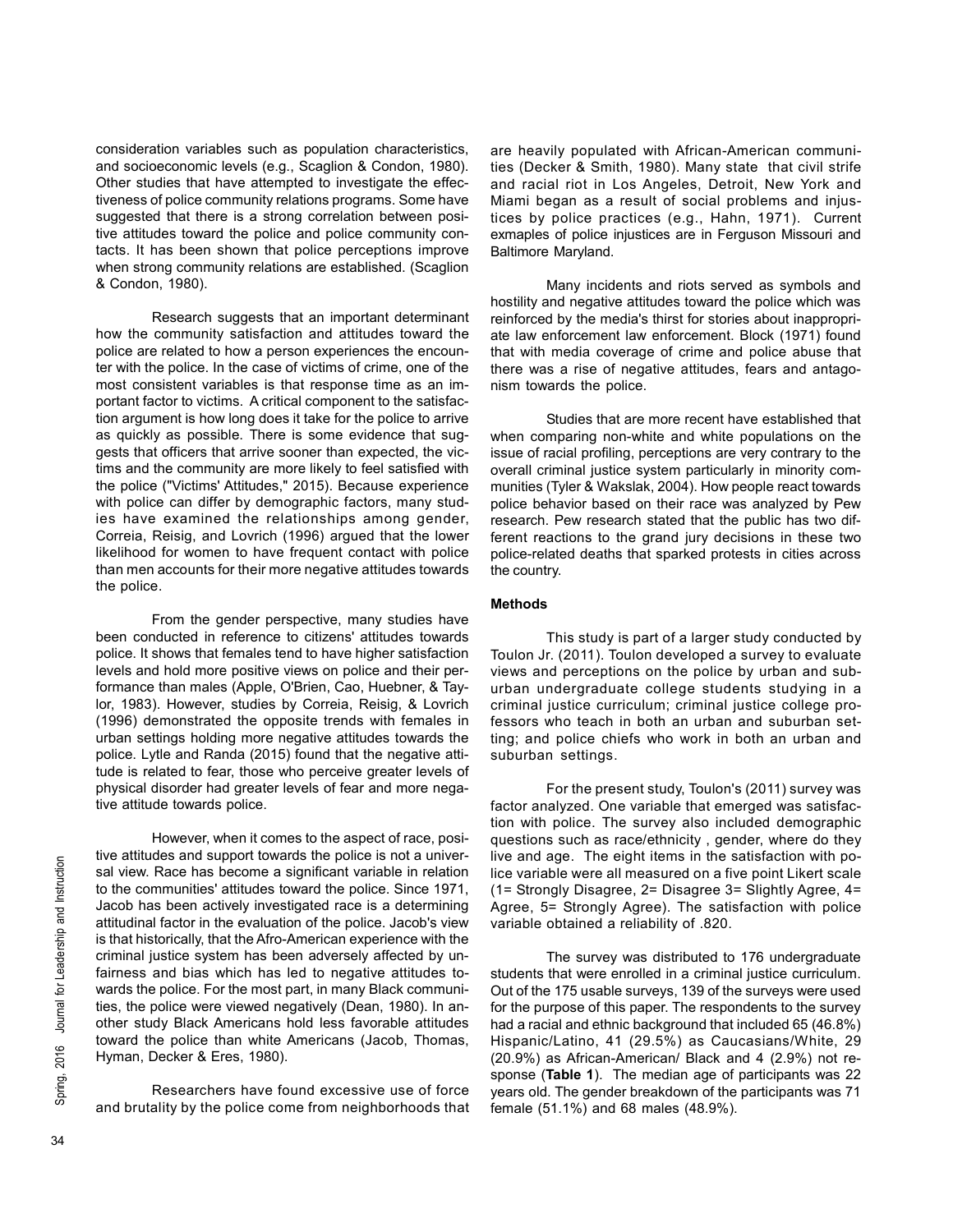|       | Table 1<br>Race/Ethnicity of Participants |           |         |                      |                           |  |  |  |  |  |
|-------|-------------------------------------------|-----------|---------|----------------------|---------------------------|--|--|--|--|--|
|       |                                           | Frequency | Percent | <b>Valid Percent</b> | <b>Cumulative Percent</b> |  |  |  |  |  |
|       | <b>Black</b>                              | 29        | 20.9    | 21.5                 | 21.5                      |  |  |  |  |  |
| Valid | White                                     | 41        | 29.5    | 30.4                 | 51.9                      |  |  |  |  |  |
|       | Hispanic                                  | 65        | 46.8    | 48.1                 | 100.0                     |  |  |  |  |  |
|       | Total                                     | 135       | 97.1    | 100.0                |                           |  |  |  |  |  |
|       | Not response                              |           | 2.9     |                      |                           |  |  |  |  |  |
| Total |                                           | 139       | 100.0   |                      |                           |  |  |  |  |  |

For the purpose of this paper, an urban or suburban resident is defined as a person who lives permanently or who resides on a long term basis in New York City or Suffolk County respectively. Demographics of the 139 respondents were 58.3% (81) residing in New York City's five boroughs and 41.7% (58) of the respondents reside in Suffolk County, New York. This is shown in Table 2 below.

# Findings

## Research Question 1

How do criminal justice college Students who reside in New York City and Suffolk County differ in their levels of satisfaction of their local police department? To examine this question, researchers conducted an analysis of item responses and an independent samples t-test. Table 3, illustrating the item analysis, is shown below.

In general, Table 3 shows similarities and disparities between criminal justice students living in New York City and Suffolk County. In New York City, college criminal justice students' satisfaction levels with police scored SD/D (strongly disagreed/Disagree) at 30.25% percent. While Suffolk County-college criminal justice student's satisfaction levels with police scored SD/D (strongly disagreed) at 12.71%. In the same way, major differences were found in item 3 "I feel safe going out at night in my community" New York City- college criminal justice student's Agreed /Strongly Agreed) at 33.3%, while Suffolk County college criminal justice student's Agree/Strongly Agreed 60.3%. Similarly, in item question 4 "I will feel safe at home in my community" approximately 20% more Strongly Agreed with that statement.

| <b>Table 2</b> | <b>Number of Responders by Residency</b> |           |         |               |                           |  |  |  |
|----------------|------------------------------------------|-----------|---------|---------------|---------------------------|--|--|--|
|                |                                          | Frequency | Percent | Valid Percent | <b>Cumulative Percent</b> |  |  |  |
|                | New York City<br>(Urban)                 | 81        | 58.3    | 58.3          | 58.3                      |  |  |  |
| Valid          | Suffolk<br>(Suburban)                    | 58        | 41.7    | 41.7          | 100                       |  |  |  |
|                | Total                                    | 139       | 100     | 100           |                           |  |  |  |

| Table 3<br>Item analysis by Residency                                                                               |                                    |           |       |                                               |           |       |
|---------------------------------------------------------------------------------------------------------------------|------------------------------------|-----------|-------|-----------------------------------------------|-----------|-------|
|                                                                                                                     | New York City residency<br>(Urban) |           |       | <b>Suffolk County residency</b><br>(Suburban) |           |       |
|                                                                                                                     | SD/D                               | <b>SA</b> | A/SA  | SD/D                                          | <b>SA</b> | A/SA  |
| 1. I am satisfied with the police department                                                                        | 24.%                               | 42%       | 33.3% | 12.1%                                         | 31%       | 56.9% |
| 2. The police reflect the community they work in                                                                    | 21.%                               | 22%       | 56.8% | 10.3%                                         | 27.6%     | 60.3% |
| 3. I feel safe going out at night in my community                                                                   | 32.%                               | 34.6%     | 33.3% | 10.3%                                         | 27.6%     | 60.3% |
| 4. I feel safe at home in my community                                                                              | 24%                                | 29.6%     | 45.7% | 5.2%                                          | 12.1%     | 82.8% |
| 5. Police officers are competent in my community                                                                    | 24%                                | 38.3%     | 34.6% | 10.3%                                         | 34.5%     | 55.2% |
| 6. There is a visible presence of the Police department<br>in my community                                          | 27.%                               | 25.9%     | 46.9% | 13.8%                                         | 36.2%     | 50.0% |
| 7. Police officers attitudes are supportive of residents<br>community                                               | 40%                                | 34.6%     | 24.7% | 19.0%                                         | 44.8%     | 36.2% |
| 8. The management of the police department and its ability<br>to address the needs of the community is satisfactory | 40%                                | 34.6%     | 24.7% | 20.7%                                         | 36.2%     | 37.9% |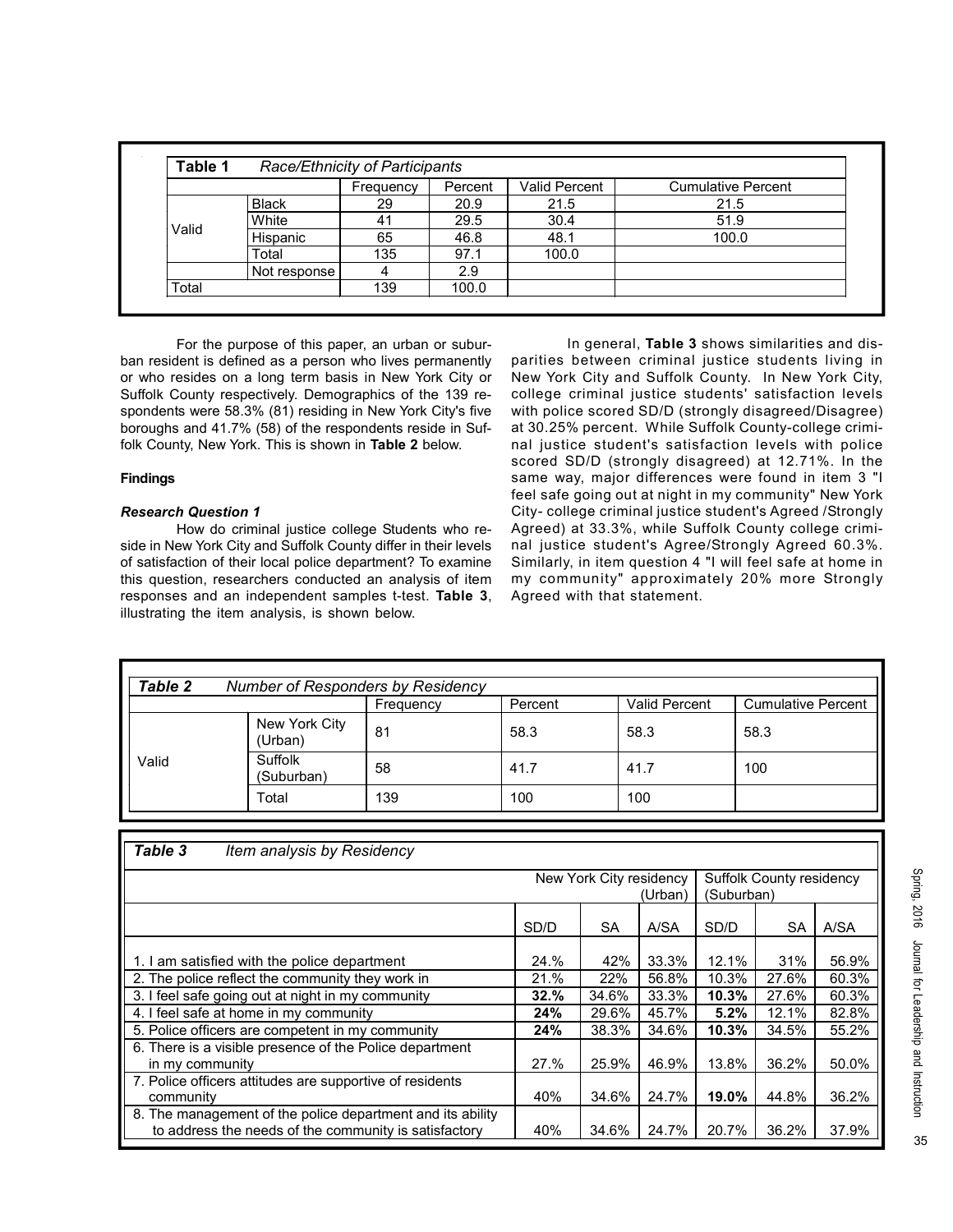| Table 4<br>Independent samples t-test on satisfaction with police, by location |                       |       |           |            |         |      |  |  |  |  |
|--------------------------------------------------------------------------------|-----------------------|-------|-----------|------------|---------|------|--|--|--|--|
|                                                                                |                       | M     | <b>SD</b> | <b>SEM</b> |         |      |  |  |  |  |
| Satisfaction with                                                              | Urban (NYC)           | 24.85 | 6.97      | 0.77       | $-3.15$ | 0.00 |  |  |  |  |
| police                                                                         | Suburban<br>(Suffolk) | 28.36 | 5.51      | 0.74       |         |      |  |  |  |  |

| Table 5<br>Independent samples t-test on satisfaction with police, by gender |        |    |       |      |      |      |      |  |  |
|------------------------------------------------------------------------------|--------|----|-------|------|------|------|------|--|--|
|                                                                              | Gender | Ν  | м     | SD   | SEM  |      |      |  |  |
| Satisfaction                                                                 | Male   | 73 | 27.53 | 6.66 | 0.78 | 1.88 | 0.06 |  |  |
| with police                                                                  | Female | 74 | 25.68 | 6.58 | 0.76 |      |      |  |  |

The t-test for independent groups illustrated that New York City criminal justice college students' satisfaction with police ( $M=24.9$ ,  $SD=7.0$ )was significantly different (t =-3.15, p=0.00) than Suffolk County criminal justice college students' opinions on police satisfaction (M=28.36, SD= 5.5) (Table 4).

# Research Question 2

How do male and female criminal justice college students differ in their level of satisfaction with their local police department? This question was examined through an independent samples t-test (Table 5).

The independent-samples t-test indicated satisfaction scores approaching significance (p=0.06) where males (M= 27.6, SD=6.7) were slightly higher than females (M=25.7, SD=6.6). The data suggests that males have a tendency to perceive their local police slightly more positively than females.

# Research Question 3

Are there differences among ethnic groups (Black, White, and Hispanic) in level of satisfaction with their local police department? This question was answered through descriptive statistics and a one-way ANOVA.

Table 6 shows the levels of satisfaction with the police by ethnicity. Participants were 31 Black students, (M=24.26, SD=5.85), 43 White students, (M= 29.14, SD=5.37), 69 Hispanic students, (M=26.13, SD=7.05). The one way ANOVA (Table 7) illustrated there were significant differences among ethnicities and their views about police.

Through a post-hoc test, it was found that White students (Mw=29.1) were significantly more satisfied than Black students (MB=24.3). No significant difference was found between Hispanic students (MH =17) and either White or Black students.

|                                        |                                                         | N                 |        | M           | M/items | <b>SD</b> |
|----------------------------------------|---------------------------------------------------------|-------------------|--------|-------------|---------|-----------|
|                                        | <b>Black</b>                                            | 31                |        | 24.26       | 3.03    | 5.85      |
| Satisfaction with<br>police            | White                                                   |                   | 43     | 29.14       | 3.64    | 5.37      |
|                                        | Hispanic                                                | 69                |        | 26.13       | 3.26    | 7.05      |
|                                        | Total                                                   | 143               |        | 26.63       | 3.32    | 6.54      |
|                                        |                                                         |                   |        |             |         |           |
|                                        | One Way ANOVA on satisfaction with police, by ethnicity | Sum of<br>Squares | df     | Mean Square | F       | P         |
|                                        | <b>Between</b><br>Groups                                | 462.43            | 2.00   | 231.22      | 5.76    | .00       |
| Table 7<br>Satisfaction with<br>police | <b>Within Groups</b>                                    | 5616.92           | 140.00 | 40.12       |         |           |

| Table 7<br>One Way ANOVA on satisfaction with police, by ethnicity |                          |                   |        |             |      |     |  |  |  |
|--------------------------------------------------------------------|--------------------------|-------------------|--------|-------------|------|-----|--|--|--|
|                                                                    |                          | Sum of<br>Squares | df     | Mean Square |      |     |  |  |  |
| Satisfaction with                                                  | Between<br><b>Groups</b> | 462.43            | 2.00   | 231.22      | 5.76 | .00 |  |  |  |
| police                                                             | <b>Within Groups</b>     | 5616.92           | 140.00 | 40.12       |      |     |  |  |  |
|                                                                    | Total                    | 6079.36           | 142.00 |             |      |     |  |  |  |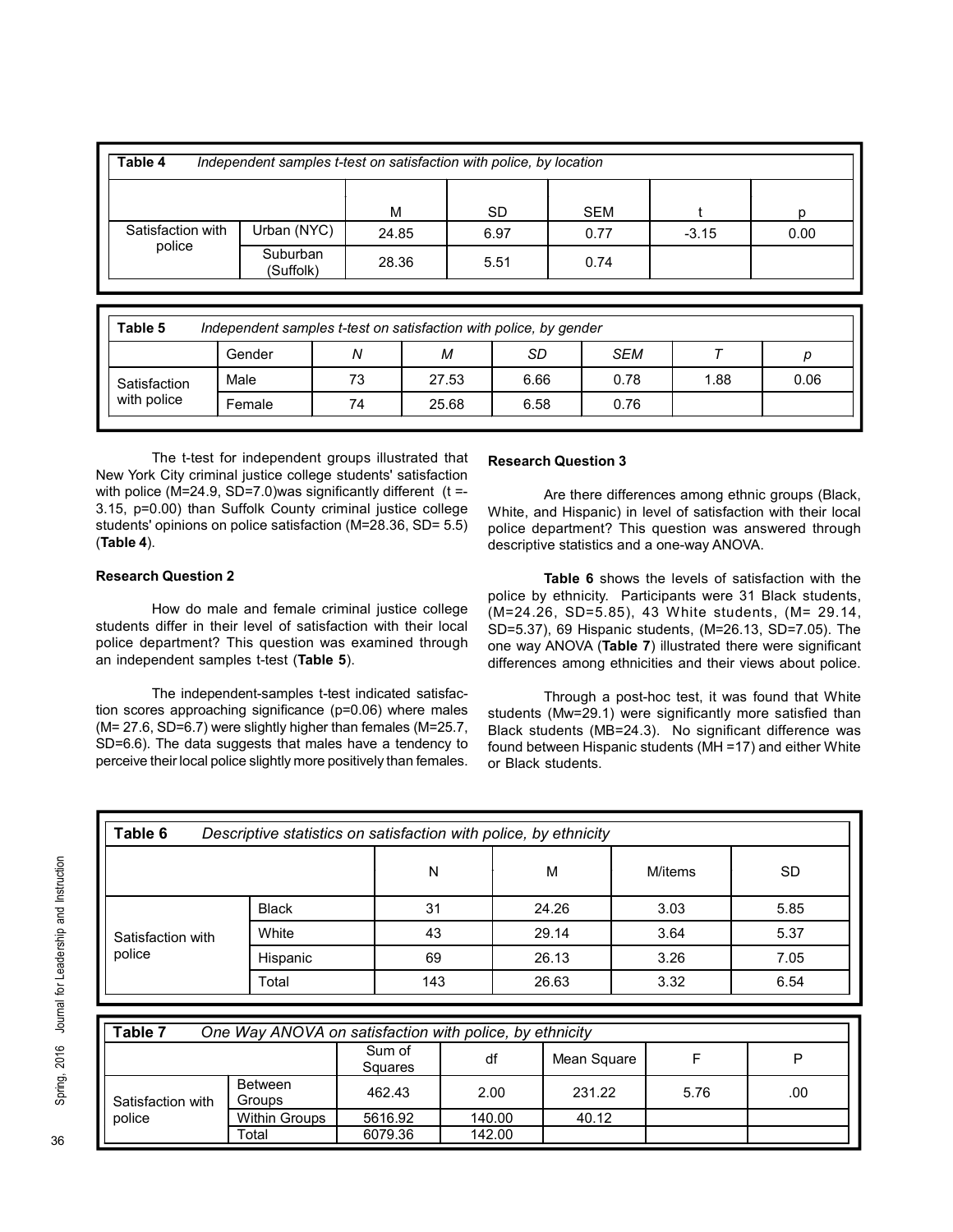### **Conclusion**

Location (suburban vs. urban), gender, and ethnicity all appear to be factors in students' perception of the police department. The study was primarily limited to small samples of each ethnic group as well as the college student population (criminal justice) and geographic location. However, these findings serve to highlight issue of the importance of attitudes toward police and support attempts by police departments to improve relations between the police and the community. There is little doubt that resident support is needed for policing efforts to be successful and in high crime areas where resident support is mostly lacking.

The present findings can be used by urban and suburban police departments to gauge the levels of satisfaction and attitudes towards their institution by upcoming police officers and reflect on their own relations with their communities. A central tenet of this study is that it is crucial that the police are perceived positively and that they should earn the trust of the community. This is not a novel idea which can be traced to the Metropolitan Police Act 1829 (Ushida, 1997). The history of policing in the United States has been marked with shifts and changing attitudes towards the police.

Major findings of this article were:

- A significant difference between satisfaction with the police between Urban and Suburban groups. Suburban groups (Suffolk) were more satisfied than Urban groups (NYC).
- Males were slightly more satisfied with the police than Females.
- White students were significantly higher satisfied with the Police than Black Students. No difference was found between Hispanic Students and Black or White Students.

#### **Discussion**

Some studies suggest that residents appear to be more concerned with having the police patrol their neighborhoods rather than interacting with them. Other data (Webb, Katz, & Graham, 1987) suggested that when assessments of community solidarity towards the police are controlled, and the police become more visible regardless of location, the number of interactions have no effect on levels of satisfaction with the police. It is Webb's (1987) contention that regardless of location, residents who see the police controlling crime or at least trying to control crime tend to view the police favorably and feel satisfied. Weitzer's (2000) study suggested that the greater the interactions between the police and the community, the greater the positive perceptions and satisfaction levels but also it can damage the police image. It is when police are viewed as respectful and possessing authority that residents hold positive attitudes towards the police. However other researchers argue that it is neither the location, nor the amount of contacts that improves police resident relations but the nature of the interactions (Cheurprakobkit, 2000).

Greenberg, Rohe, and Williams (1985) study suggested that the greater the stability in the communities, the greater the possibility that those members of that community will interact and think of the police positively. This research is supported by Carter (1999) which stated that those in the community who have positive relations with the police are usually the ones who have the most respect by the police. Thus, favorable opinions toward the police correspond with respect to community solidarity (Carter & Radelet, 1999). In the same way, in 2015, Lytle and Randa shown that there was a positive correlation between fear of crime and police satisfaction.

Recognizing these facts and the problems that police efforts face in urban or suburban disorganized communities have led some to suggest that the police should take on the additional role of "community builder" (Oliver, 2001, p. 82). Assuming that the police had the skills to accomplish the formidable task of building a community, one wonders if most officers would have the time and resources needed to do so.

Research by Hawdon and Mobley (2000) suggested that police efforts to improve the community attitudes toward them usually succeed only among middle-income, White (suburban) homeowners (Greene, 1987) and that is if they succeed at all. The main implication of this research is that location is an important component on attitudes towards the police by criminal justice students. As Friedman (1994) argued, attitudes toward the police can be improved by working through neighborhood associations that represent and work closely with the community. Members of such organizations are likely to be the most socially integrated into the neighborhood, and therefore the residents who would be most likely will support the police.

Another implication of this research is that police administrators should attempt to increase their officers' visibility; this appears to be an important factor in residents' perceptions and attitudes towards the police. Actions such as foot or bike patrols, police substations, and the permanent assignment of officers to a neighborhood (urban or suburban) would probably increase the visibility of the police. This visibility, in turn, would most likely lead to favorable attitudes toward the police.

Public knowledge of crime, the criminal justice system, and attitudes toward the police are also derived from the media (Roberts & Doob, 1986). Therefore, it is imperative to examine the effects that the mass media have on attitudes towards criminal justice and the police. However, there are few studies that examine the media's influence on public ratings of police effectiveness. The favorable view of policing is partly a consequence of police's public relations strategy. Reporting of proactive police activity may create a more positive image of the police as effective and efficient investigators of crime (Christensen, Schmindt, & Handerson, 1982).